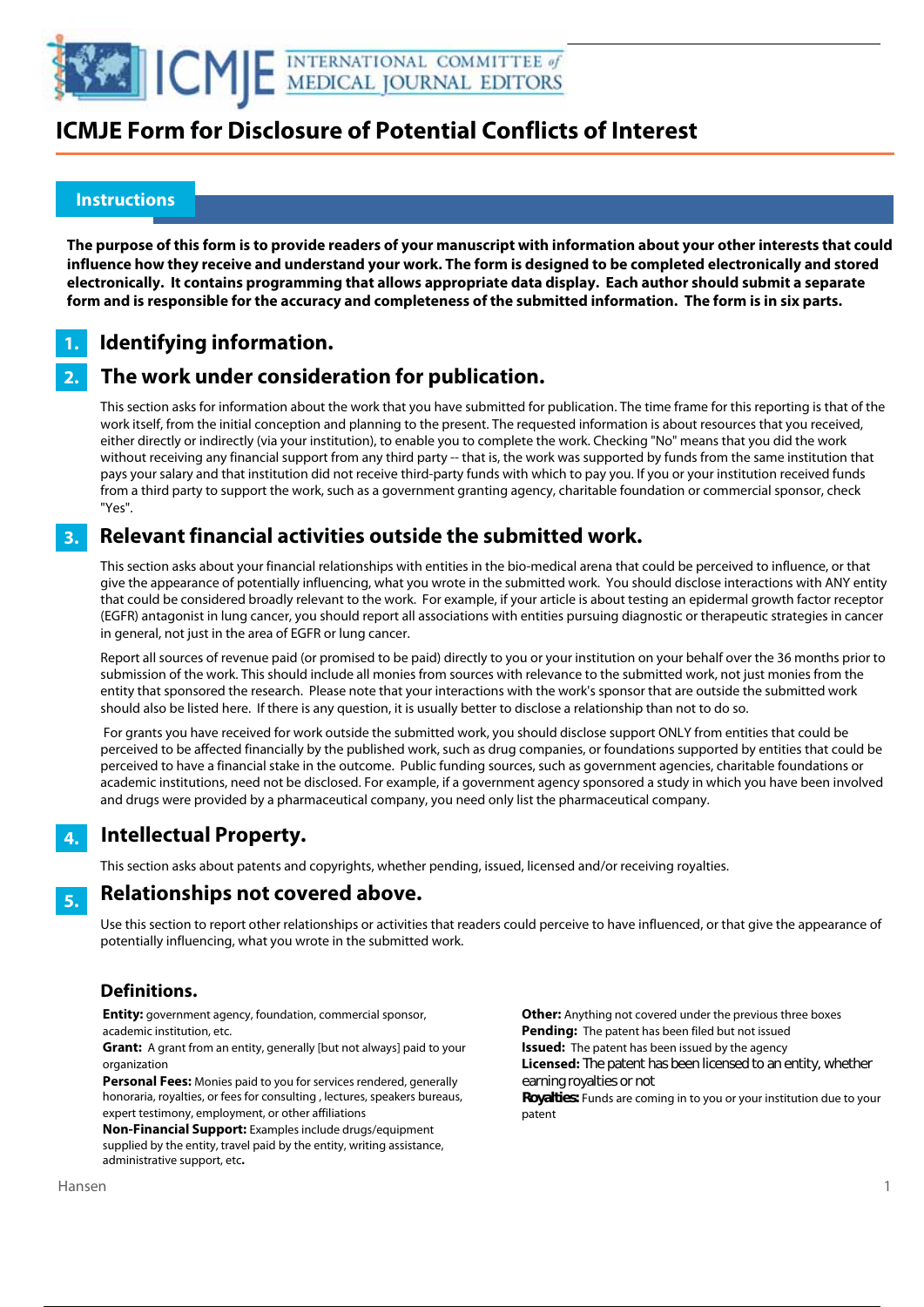

# **ICMJE Form for Disclosure of Potential Conflicts of Interest**

| <b>Section 1.</b><br><b>Identifying Information</b>                                |                                                                                                                                                                                                                                                                                                     |                          |
|------------------------------------------------------------------------------------|-----------------------------------------------------------------------------------------------------------------------------------------------------------------------------------------------------------------------------------------------------------------------------------------------------|--------------------------|
| 1. Given Name (First Name)<br><b>Peter Riis</b>                                    | 2. Surname (Last Name)<br>Hansen                                                                                                                                                                                                                                                                    | 3. Date<br>30-April-2020 |
| 4. Are you the corresponding author?                                               | Yes<br>No                                                                                                                                                                                                                                                                                           |                          |
| 5. Manuscript Title<br>Klonal hæmatopoiese: En ny risikofaktor for hjertekarsygdom |                                                                                                                                                                                                                                                                                                     |                          |
| 6. Manuscript Identifying Number (if you know it)<br>UFL-02-20-0123                |                                                                                                                                                                                                                                                                                                     |                          |
|                                                                                    |                                                                                                                                                                                                                                                                                                     |                          |
| <b>Section 2.</b>                                                                  | <b>The Work Under Consideration for Publication</b>                                                                                                                                                                                                                                                 |                          |
| statistical analysis, etc.)?<br>Are there any relevant conflicts of interest?      | Did you or your institution at any time receive payment or services from a third party (government, commercial, private foundation, etc.) for<br>any aspect of the submitted work (including but not limited to grants, data monitoring board, study design, manuscript preparation,<br>  No<br>Yes |                          |

## **Relevant financial activities outside the submitted work. Section 3. Relevant financial activities outside the submitted work.**

Place a check in the appropriate boxes in the table to indicate whether you have financial relationships (regardless of amount of compensation) with entities as described in the instructions. Use one line for each entity; add as many lines as you need by clicking the "Add +" box. You should report relationships that were **present during the 36 months prior to publication**.

Are there any relevant conflicts of interest?  $\Box$  Yes  $\Box$  No

# **Intellectual Property -- Patents & Copyrights**

| Do you have any patents, whether planned, pending or issued, broadly relevant to the work? $\Box$ Yes $\Box$ No |  |  |  |  |  |
|-----------------------------------------------------------------------------------------------------------------|--|--|--|--|--|
|-----------------------------------------------------------------------------------------------------------------|--|--|--|--|--|